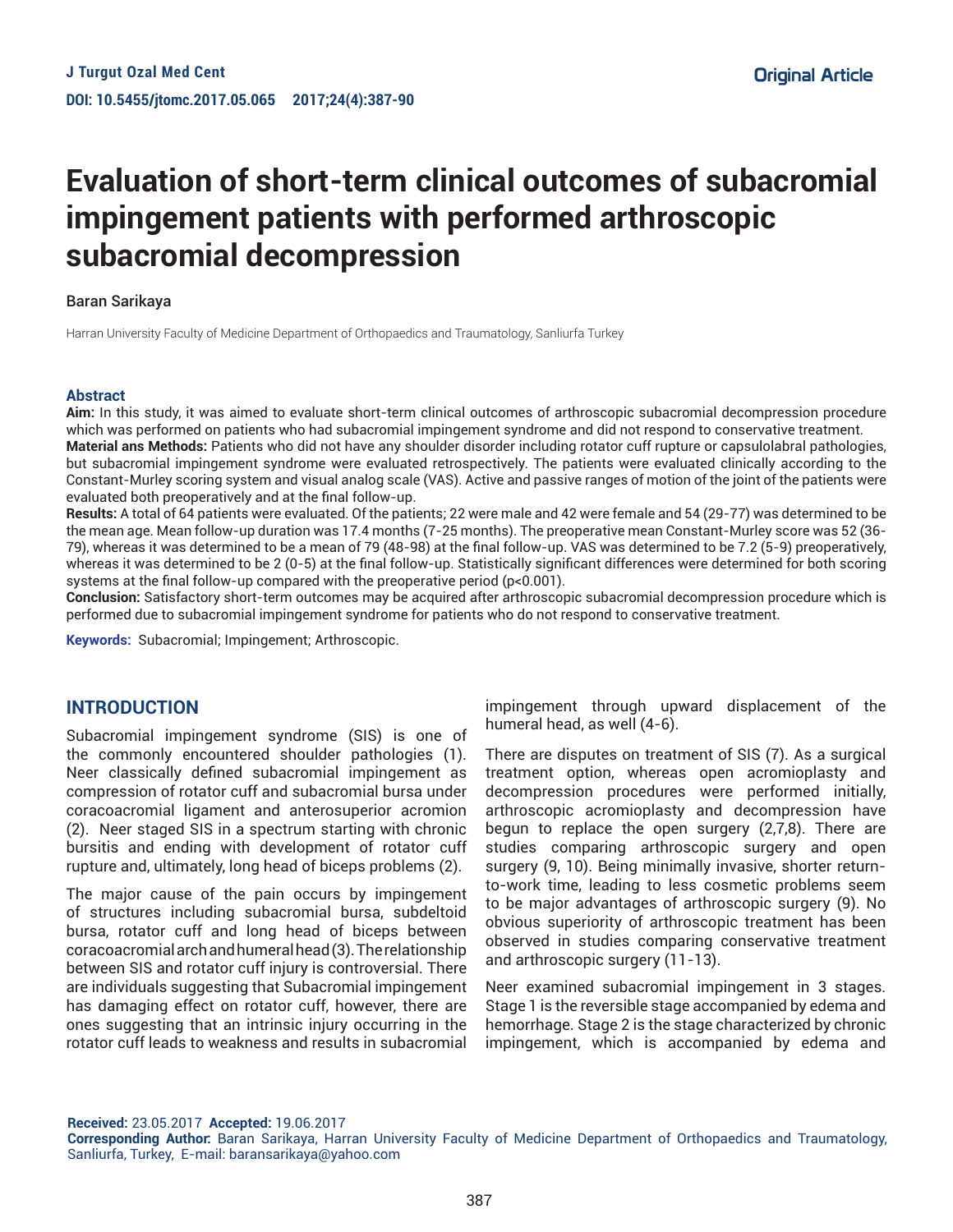#### **J Turgut Ozal Med Cent 2017;24(4):387-90**

fibrosis and involves recurrences. Stage 3, however, is the stage in which bony structure alterations and rotator cuff ruptures may occur (2). In this study, short-term outcomes of arthroscopic subacromial decompression procedure which was performed for the patients with SIS, who did not benefit from conservative treatment, were scrutinized. Target patient group in the study was determined to be patients with stage 2 impingement syndrome who did not have rotator cuff rupture or capsulolabral pathologies and patients with acromion morphology causing the impingement.

# **MATERIAL and METHODS**

64 patients who had arthroscopic subacromial decompression due to subacromial impingement and came to follow-ups regularly were examined retrospectively. The patients in the study were the patient group who did not respond to conservative treatment methods and had Neer Stage 2 impingement. All the patients received physiotherapy and subacromial steroid injection was applied to 18 patients. Subacromial injection treatment consisted of one (12 patients) or two steroids (6 patients) injections.

Classic complaint of the patients was pain radiating towards the anterior side of the arm and the pain occurring during frontward elevation and abduction of the arm. Hawkins and Neer tests were positive in all patients.

The patient group was comprised of patients who had pain that could not be cured completely despite of preoperative application of conservative treatments including NSIADs, physiotherapy, exercises and subacromial steroid injections. For all patients, anteroposterior, axillary and supraspinatus outlet x-rays were taken and shoulder MRIs were performed. Patients' preoperative and postoperative shoulder-joint motions were measured both actively and passively. For the patients, preoperative and postoperative Constant-Murley shoulder score and visual analogue scale were measured (14).

#### **Surgical Technique**

The patients were performed shoulder arthroscopy under general anesthesia by applying traction to the previously operated arm in lateral decubitus position. Initially, diagnostic arthroscopy was performed for glenohumeral joints of all patients and then it is continued with subacromial arthroscopy procedure. Subacromial bursectomy was routinely performed for all patients.

After that, coracoacromial ligament was identified and acromioplasty was performed for patients who had degenerations in this ligament and who had type 2-3 acromion causing impingement by releasing of the coracoacromial ligament (Figure 1 and 2).

Acromioplasty was performed through the lateral portal. Velpau bandage was applied after the surgery. On the postoperative day 1, pendulum exercises were initiated and it is gradually continued with passive and active joint movements.

#### Statistical Analysis

The normality of distribution of the continuous variables was tested with the Kolmogorov-Smirnov test. Wilcoxon's signed-rank test was used for comparisons of the preoperative and post-operative Constant-Murley scores and visual analog scale. A p value of <0.05 was considered statistically significant. Statistical analysis was performed with SPSS Statistics as of version 22.0 and a p value < 0,05 was accepted as statistically significant.



**Figure 1.** Arthroscopic view of bursectomy.



Figure 2. Arthroscopic view of acromioplasty.

## **RESULTS**

Of the patients; 22 were male and 42 were female. Mean age was determined to be 54 (29-77). Mean follow-up duration was 17.4 months (7-25 months). None of the patients included in the study had a radiologically proven rotator cuff rupture of SLAP lesion. There was type 3 acromion in total of 5 patients and type 2 acromion in 30 patients. Preoperative mean Constant-Murley score was 52 (36-79), whereas it was determined to be a mean of 79 (48-98) at the final follow-up. VAS was determined to be 7.2 (5-9) preoperatively, whereas it was determined to be 2 (0-5) at the final follow-up (table 1).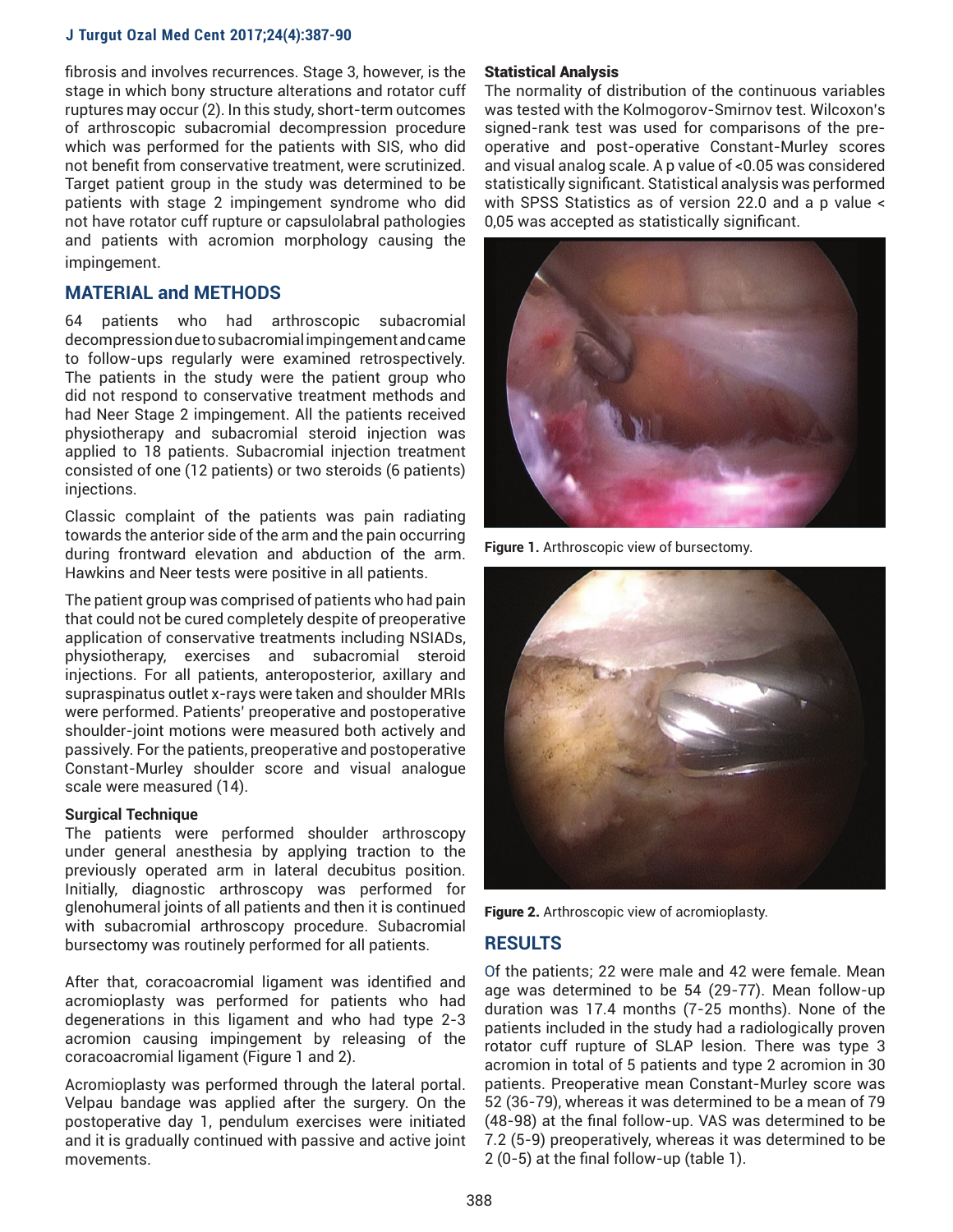## **J Turgut Ozal Med Cent 2017;24(4):387-90**

| Table 1. Demographic characteristics and shoulder scores of all patients |        |             |              |                       |                    |                     |                    |               |        |        |
|--------------------------------------------------------------------------|--------|-------------|--------------|-----------------------|--------------------|---------------------|--------------------|---------------|--------|--------|
| Male                                                                     | Female | Age         | Follow-up    | Constant-Murley score |                    | Visual analog scale |                    | Acromion type |        |        |
|                                                                          | 42     | $54(29-77)$ | $17.4(7-25)$ | Preoperative          | Final<br>follow-up | Preoperative        | Final<br>follow-up | Type 1        | Type 2 | Type 3 |
|                                                                          |        |             |              | $52(36-79)$           | 79 (48-98)         | $2(0-5)$            | $7.2(5-9)$         | 29            | 30     |        |

# **DISCUSSION**

There is no gold standard treatment for subacromial impingement. When the literature is reviewed, treatment options, including physiotherapy applications, open surgery and arthroscopic surgery, are encountered (11). Along with increasing of experiences in arthroscopic surgery, arthroscopic surgery applications have become more popular compared with the open surgery. As arthroscopy is used as a diagnostic intervention, its popularity is getting increased with every passing day. When the cases in this study are examined, it is found that for all patients glenohumeral joint arthroscopy was performed prior to subacromial arthroscopy. In many patients for whom SIS was suspected as a result of clinical examination and MRI findings, capsulolabral and biceps pathologies were detected and treated in the same session. However, these patients were not included in the study group. MRI and clinical examination alone are not always able to provide definitive information about the disease. One of the most important reasons for why arthroscopic surgery has been popularized compared with the open surgery in SIS is the feasibility of performing a diagnostic arthroscopy for glenohumeral joint.

For shoulder patients, there are various scoring systems demonstrating functional strength of the shoulder and patient satisfaction (15). Constant-Murley score is also frequently used within these scoring systems. When the patients in the study are considered, improvements were observed in Costant-Murlay scores. When the obtained results were scrutinized, it was observed that it gave similar results with those of some studies investigating effect of arthroscopic surgery (12, 16).

For the patients in this study, initially conservative treatment was administered. However, patients reported that they did not benefit or sufficiently benefit from conservative treatment. In a previous study, why the patients who did not benefit from conservative treatment did not benefit was examined, and main reasons according to this were shown to be mistrust to conservative treatment, painfulness of exercise programs and the thought that there could be a more rapid recovery with surgical treatment (17). Why the patients in this study did not benefit from conservative treatment was not scrutinized in details, however, when retrospective records were investigated, the major complaint was incomplete relief of pains occurring at rest and during motion. When the literature is reviewed, there are various studies suggesting that conservative treatment modalities were extremely effective in SIS treatment and even it gave similar results compared with the surgery (11-13,18,19).

All the patients with symptoms for over six months due to subacromial impingement of the shoulder, who were being treated with conservative treatment, were included in this study. Approximately one-third of the patients underwent subacromial steroid injection. When steroidapplied patients were questioned, it was found that steroid application provided temporary relief and the pain recurred within approximately one month. When the patients who did not benefit from conservative treatment were evaluated, no relation was found between conservative treatment method and arthroscopic treatment results in terms of Constant-Murley scores and VAS values. In some studies, it was shown that physiotherapy was more often used after surgery than as part of initial non-surgical treatment, where less than half of the patients received physiotherapy (20, 21). The patients in this study did not receive a special physiotherapy after surgery. Only home exercise programs were given and satisfactory results were obtained in Constant-Murley scores and VAS values. Morphology of acromion has an important place in SIS etiology (2, 22). Biglianini described acromion morphology as type 1- flat, type 2-curved and type 3-hooked (23). Acromial slope, acromial tilt, lateral acromial angle and acromial index are other factors affecting subacromial impingement. In this study, acromion morphology was evaluated only according to Biglianini's criteria and in approximately half of the patients, type 2 and type 3 acromions were detected. Acromioplasty was performed for the patients in whom acromion morphology causing impingement was detected. Morphology of acromion should be preoperatively evaluated in details in both plain x-rays and MRI slices. Presence of type 3 acromion, in particular, has been found to be associated with rotator cuff pathologies, however there are also studies suggesting the opposite (24). Subacromial-subdeltoid bursitis are included in causes of SIS (25). Presence of an association between bursa and glenohumeral joint has importance in regard to rotator cuff pathologies. Bursectomy was routinely performed for the patients in this study. However, acromioplasty was not performed for each patient for whom bursectomy was performed. While making decision for acromioplasty, type of the acromion and degree of degeneration in the coracoacromial ligament were evaluated. Excessive degeneration was evaluated on behalf of impingement syndrome. Thus, coracoacromial ligament degeneration was staged by Royal Berkshire Hospital (stage 0: normal, stage 1: minor scuffing, stage 2: marked damage and stage 3: bare bone areas) (3). In this study, acromioplasty was performed generally for patients with stage 2 or more advanced impingement. However,